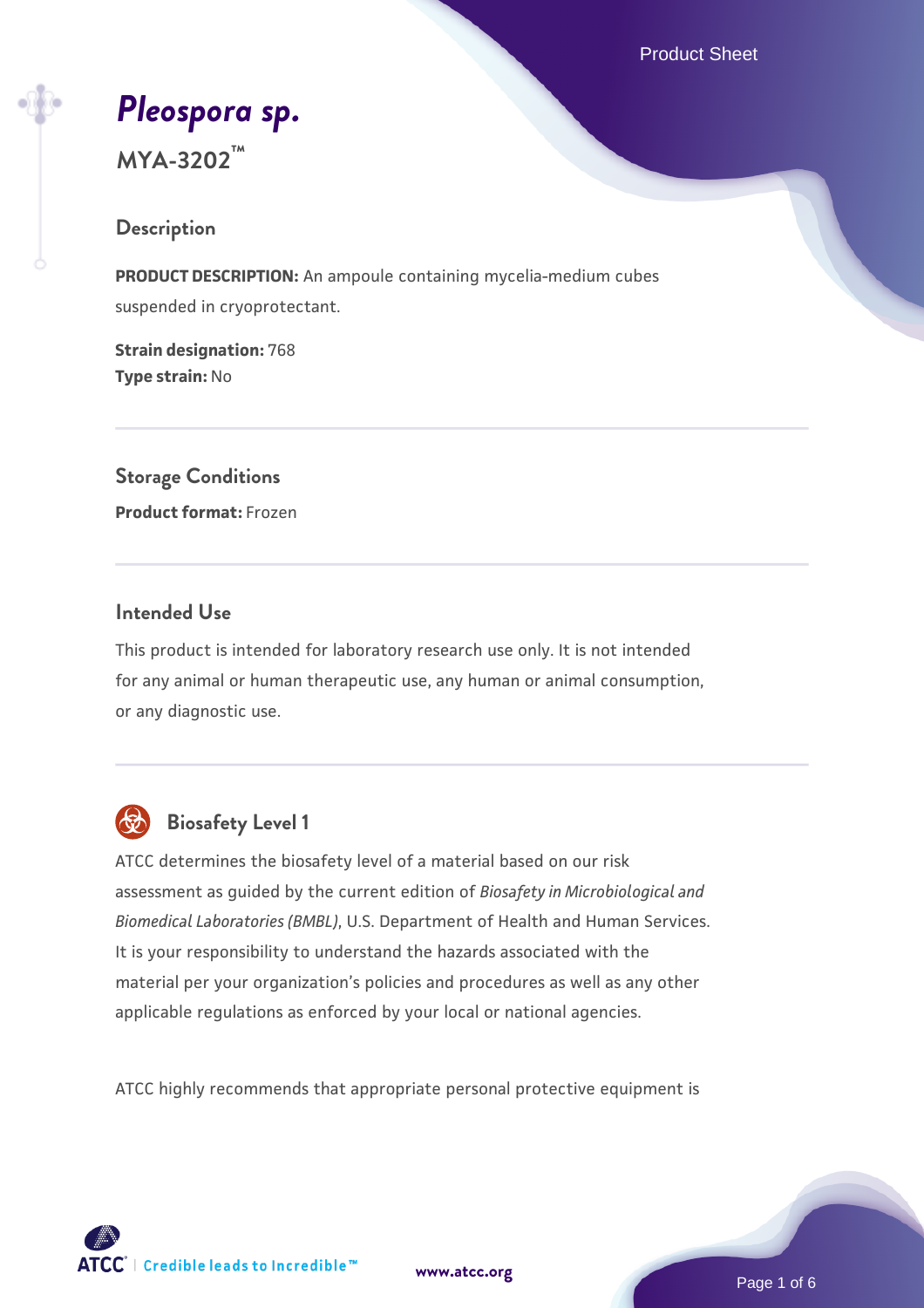always used when handling vials. For cultures that require storage in liquid nitrogen, it is important to note that some vials may leak when submersed in liquid nitrogen and will slowly fill with liquid nitrogen. Upon thawing, the conversion of the liquid nitrogen back to its gas phase may result in the vial exploding or blowing off its cap with dangerous force creating flying debris. Unless necessary, ATCC recommends that these cultures be stored in the vapor phase of liquid nitrogen rather than submersed in liquid nitrogen.

# **Certificate of Analysis**

For batch-specific test results, refer to the applicable certificate of analysis that can be found at www.atcc.org.

# **Growth Conditions**

**Medium:**  [ATCC Medium 336: Potato dextrose agar \(PDA\)](https://www.atcc.org/-/media/product-assets/documents/microbial-media-formulations/3/3/6/atcc-medium-336.pdf?rev=d9160ad44d934cd8b65175461abbf3b9) **Temperature:** 25°C

#### **Handling Procedures**

Frozen ampoules packed in dry ice should either be thawed immediately or stored in liquid nitrogen. If liquid nitrogen storage facilities are not available, frozen ampoules may be stored at or below -70°C for approximately one week. **Do not under any circumstance store frozen ampoules at refrigerator freezer temperatures (generally -20°C).** Storage of frozen material at this temperature will result in the death of the culture.

1. To thaw a frozen ampoule, place in a **25-30°C** water bath, until just thawed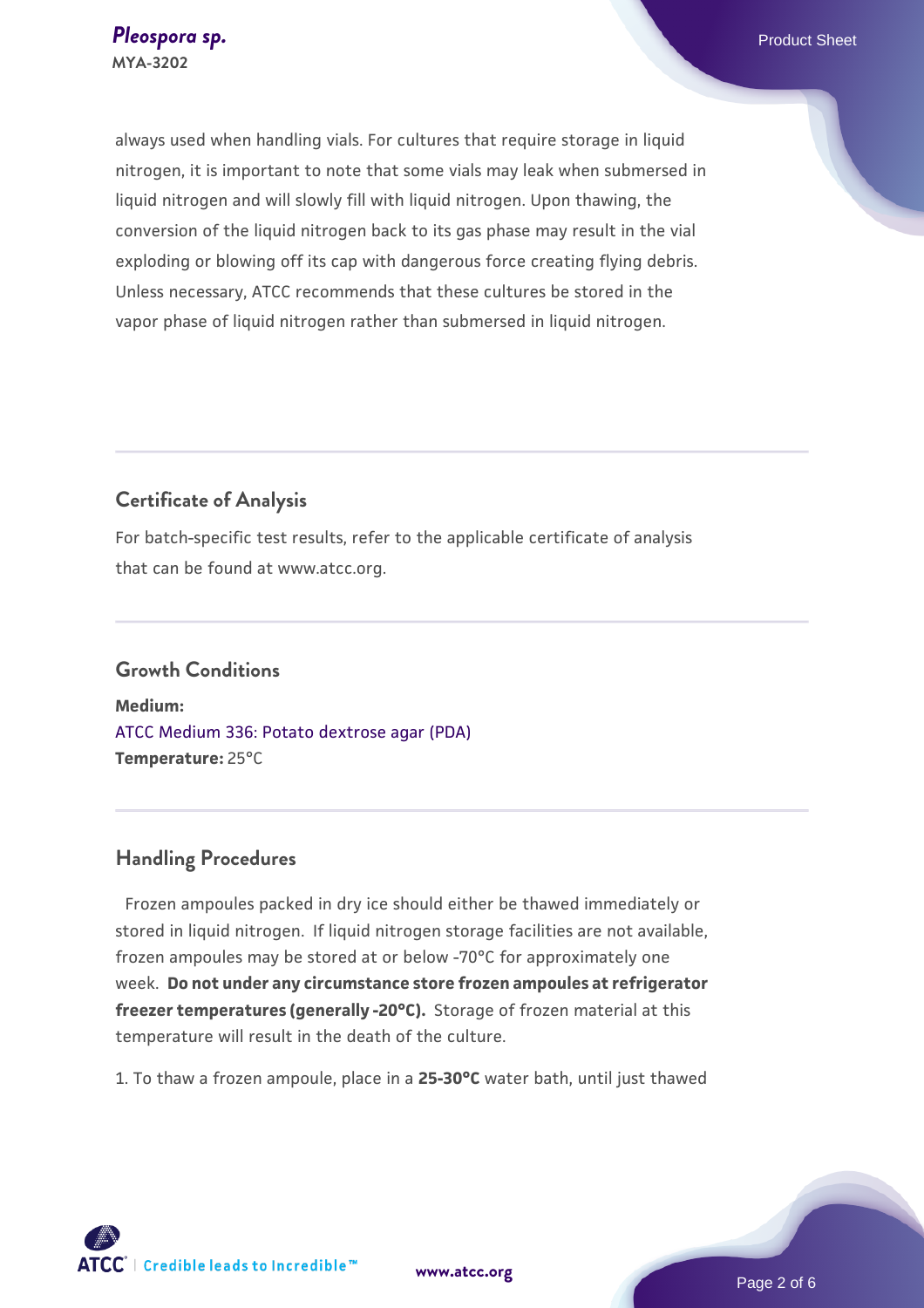(**approximately 5 minutes**). Immerse the ampoule just sufficient to cover the frozen material. Do not agitate the ampoule.

2. Immediately after thawing, wipe down ampoule with 70% ethanol and aseptically transfer 10 microliter (or any amount desired up to all) of the content onto a plate or broth with medium recommended.

3. Incubate the inoculum/strain at the temperature and conditions recommended.

4. Inspect for growth of the inoculum/strain regularly. The sign of viability is noticeable typically after 1-2 days of incubation. However, the time necessary for significant growth will vary from strain to strain.

#### **Notes**

Saltmarsh fungus.

#### **Material Citation**

If use of this material results in a scientific publication, please cite the material in the following manner: *Pleospora sp.* (ATCC MYA-3202)

#### **References**

References and other information relating to this material are available at www.atcc.org.

#### **Warranty**

The product is provided 'AS IS' and the viability of ATCC<sup>®</sup> products is warranted for 30 days from the date of shipment, provided that the

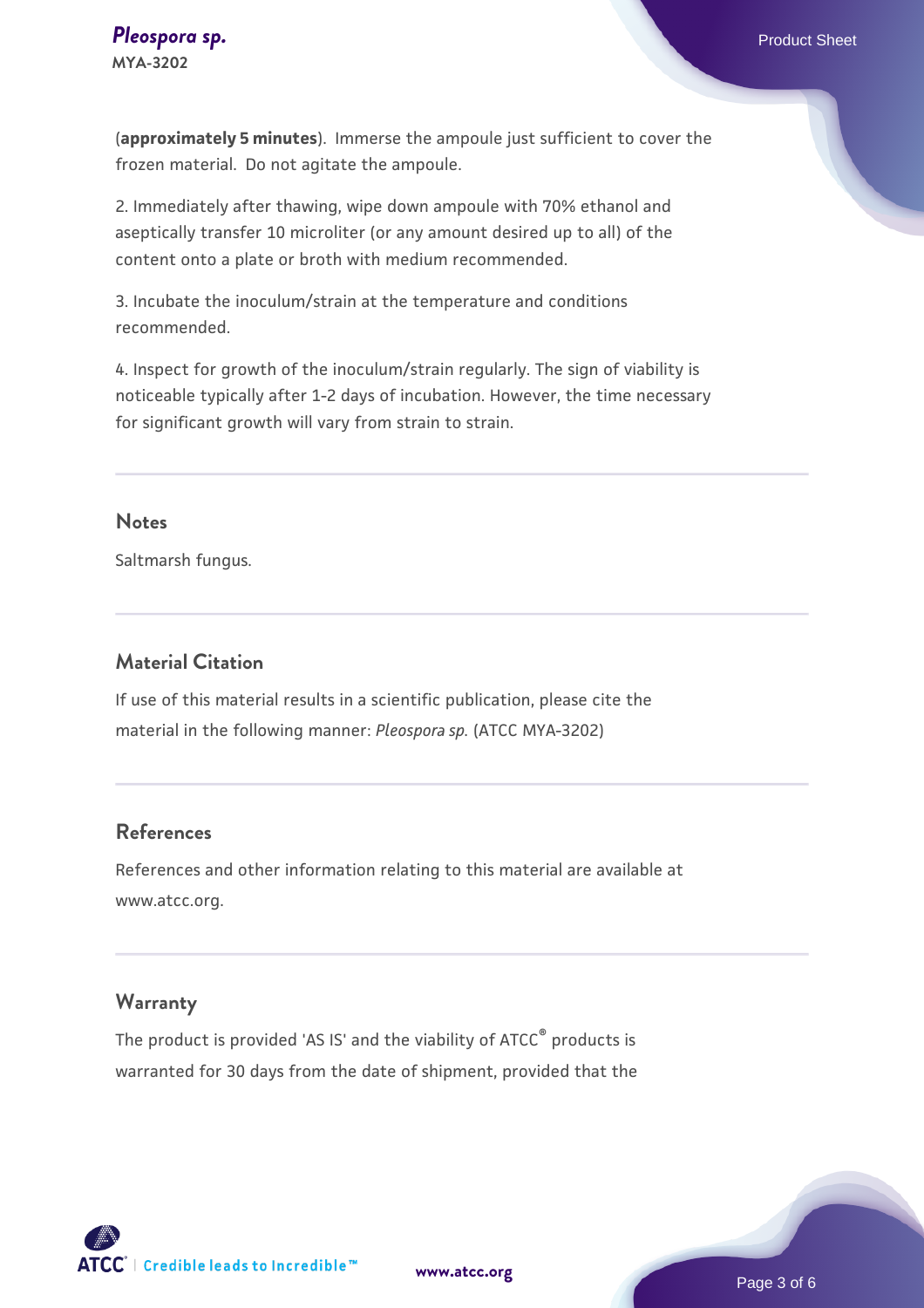customer has stored and handled the product according to the information included on the product information sheet, website, and Certificate of Analysis. For living cultures, ATCC lists the media formulation and reagents that have been found to be effective for the product. While other unspecified media and reagents may also produce satisfactory results, a change in the ATCC and/or depositor-recommended protocols may affect the recovery, growth, and/or function of the product. If an alternative medium formulation or reagent is used, the ATCC warranty for viability is no longer valid. Except as expressly set forth herein, no other warranties of any kind are provided, express or implied, including, but not limited to, any implied warranties of merchantability, fitness for a particular purpose, manufacture according to cGMP standards, typicality, safety, accuracy, and/or noninfringement.

#### **Disclaimers**

This product is intended for laboratory research use only. It is not intended for any animal or human therapeutic use, any human or animal consumption, or any diagnostic use. Any proposed commercial use is prohibited without a license from ATCC.

While ATCC uses reasonable efforts to include accurate and up-to-date information on this product sheet, ATCC makes no warranties or representations as to its accuracy. Citations from scientific literature and patents are provided for informational purposes only. ATCC does not warrant that such information has been confirmed to be accurate or complete and the customer bears the sole responsibility of confirming the accuracy and completeness of any such information.

This product is sent on the condition that the customer is responsible for and assumes all risk and responsibility in connection with the receipt, handling, storage, disposal, and use of the ATCC product including without limitation taking all appropriate safety and handling precautions to minimize health or environmental risk. As a condition of receiving the material, the customer



**[www.atcc.org](http://www.atcc.org)**

Page 4 of 6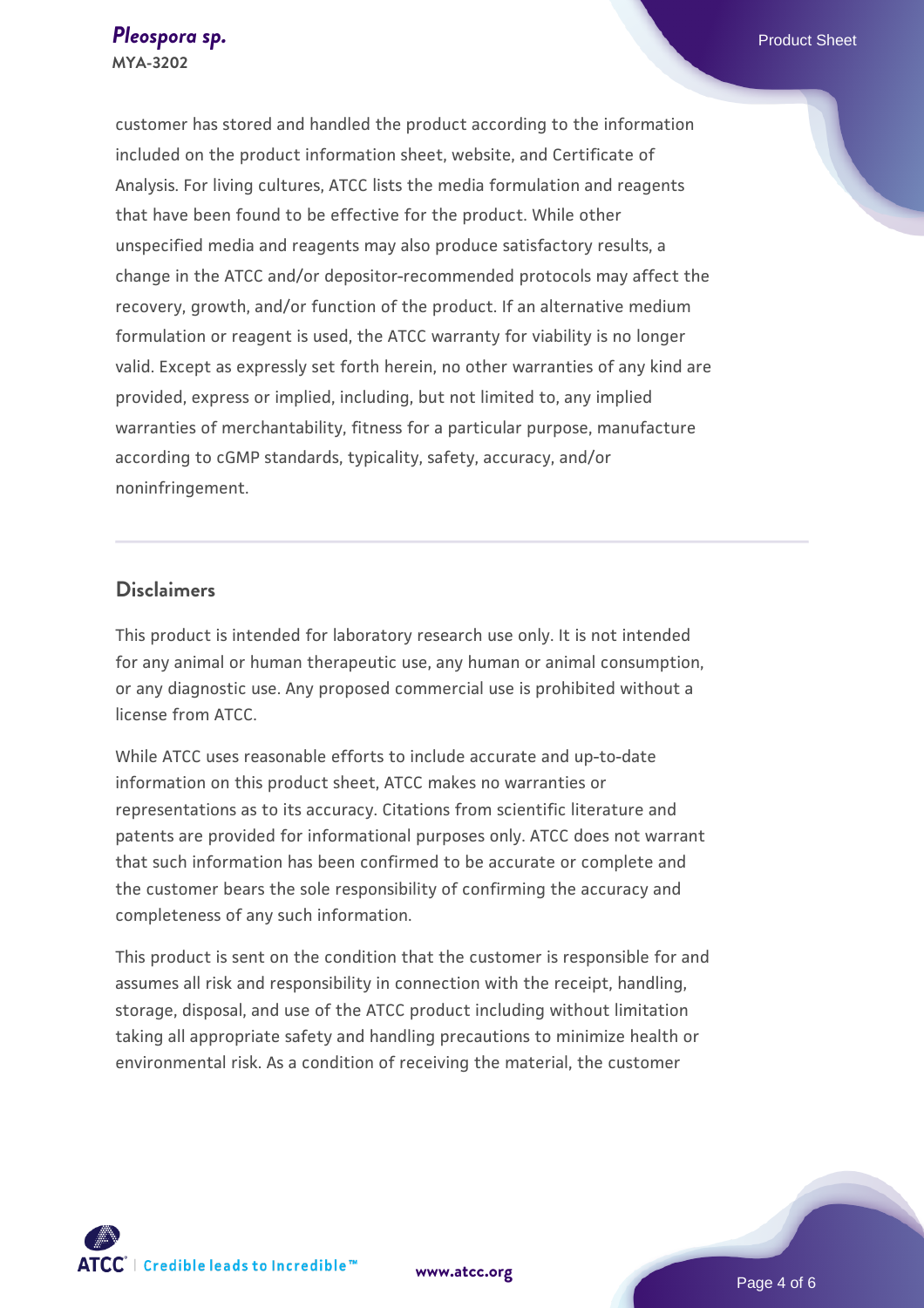agrees that any activity undertaken with the ATCC product and any progeny or modifications will be conducted in compliance with all applicable laws, regulations, and guidelines. This product is provided 'AS IS' with no representations or warranties whatsoever except as expressly set forth herein and in no event shall ATCC, its parents, subsidiaries, directors, officers, agents, employees, assigns, successors, and affiliates be liable for indirect, special, incidental, or consequential damages of any kind in connection with or arising out of the customer's use of the product. While reasonable effort is made to ensure authenticity and reliability of materials on deposit, ATCC is not liable for damages arising from the misidentification or misrepresentation of such materials.

Please see the material transfer agreement (MTA) for further details regarding the use of this product. The MTA is available at www.atcc.org.

# **Copyright and Trademark Information**

© ATCC 2021. All rights reserved. ATCC is a registered trademark of the American Type Culture Collection.

#### **Revision**

This information on this document was last updated on 2021-05-20

# **Contact Information**

ATCC 10801 University Boulevard Manassas, VA 20110-2209 USA US telephone: 800-638-6597 Worldwide telephone: +1-703-365-2700